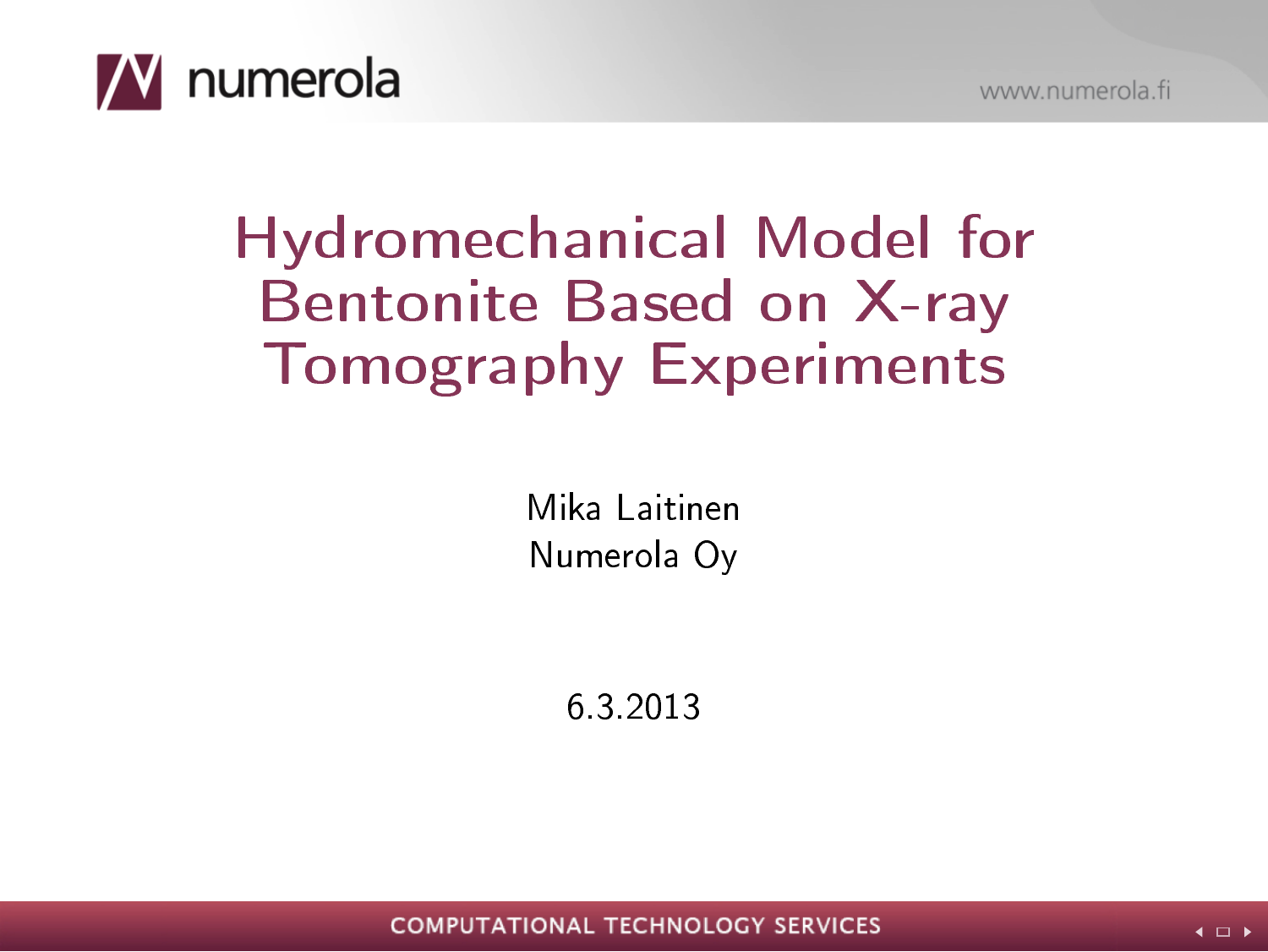

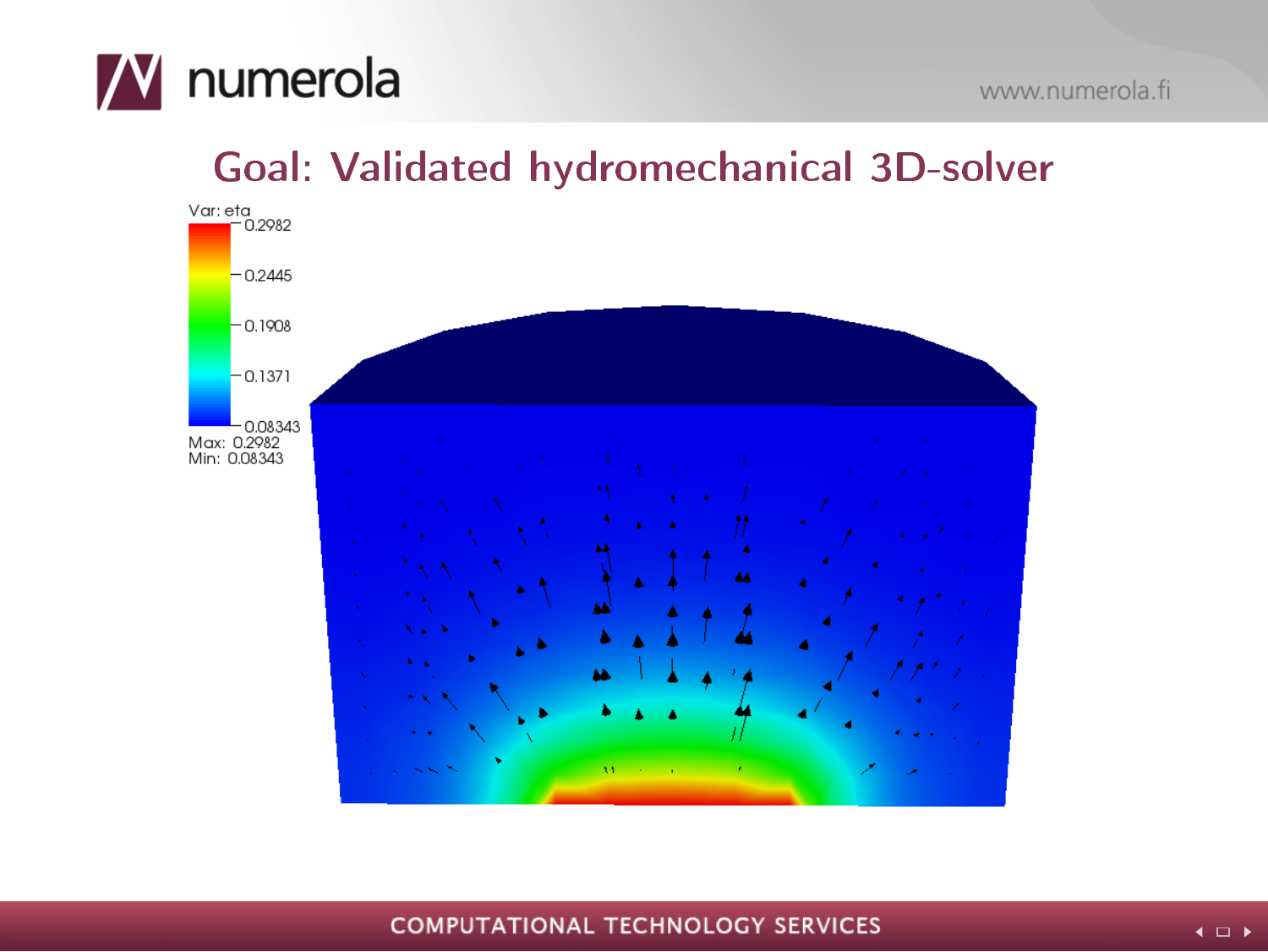



## Numerola Oy (Ltd)

- Computational services for wind power developers and technology R & D
- Employs 9 experts in modelling, simulation and software development
- Located in Jyväskylä, Finland
- Participates in Finnish KYT2014 programme, subcontractor for VTT in BELBaR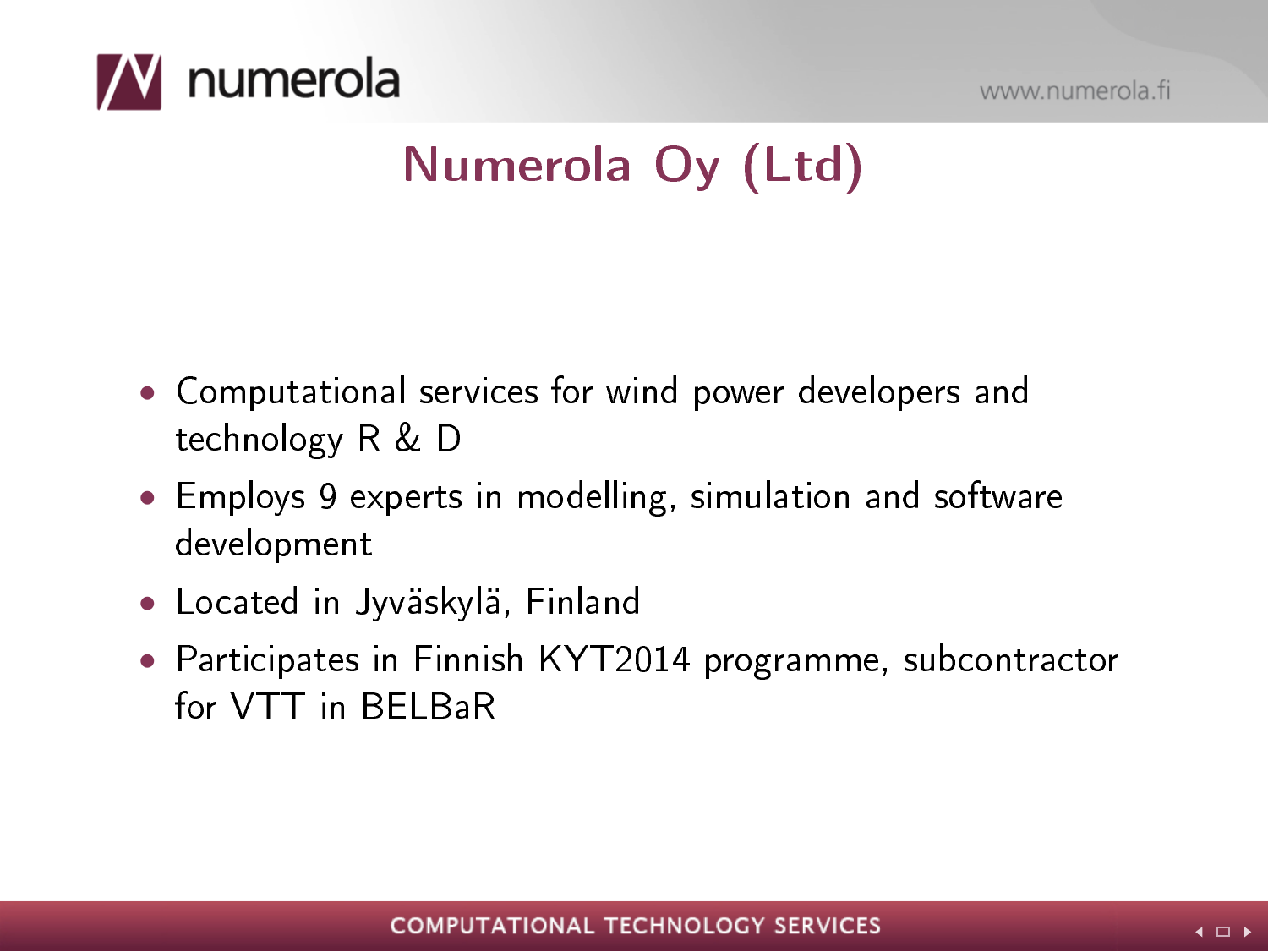



#### Measured water content and deformation (JyU)



 $t = 0.29$  days  $t = 0.73$  days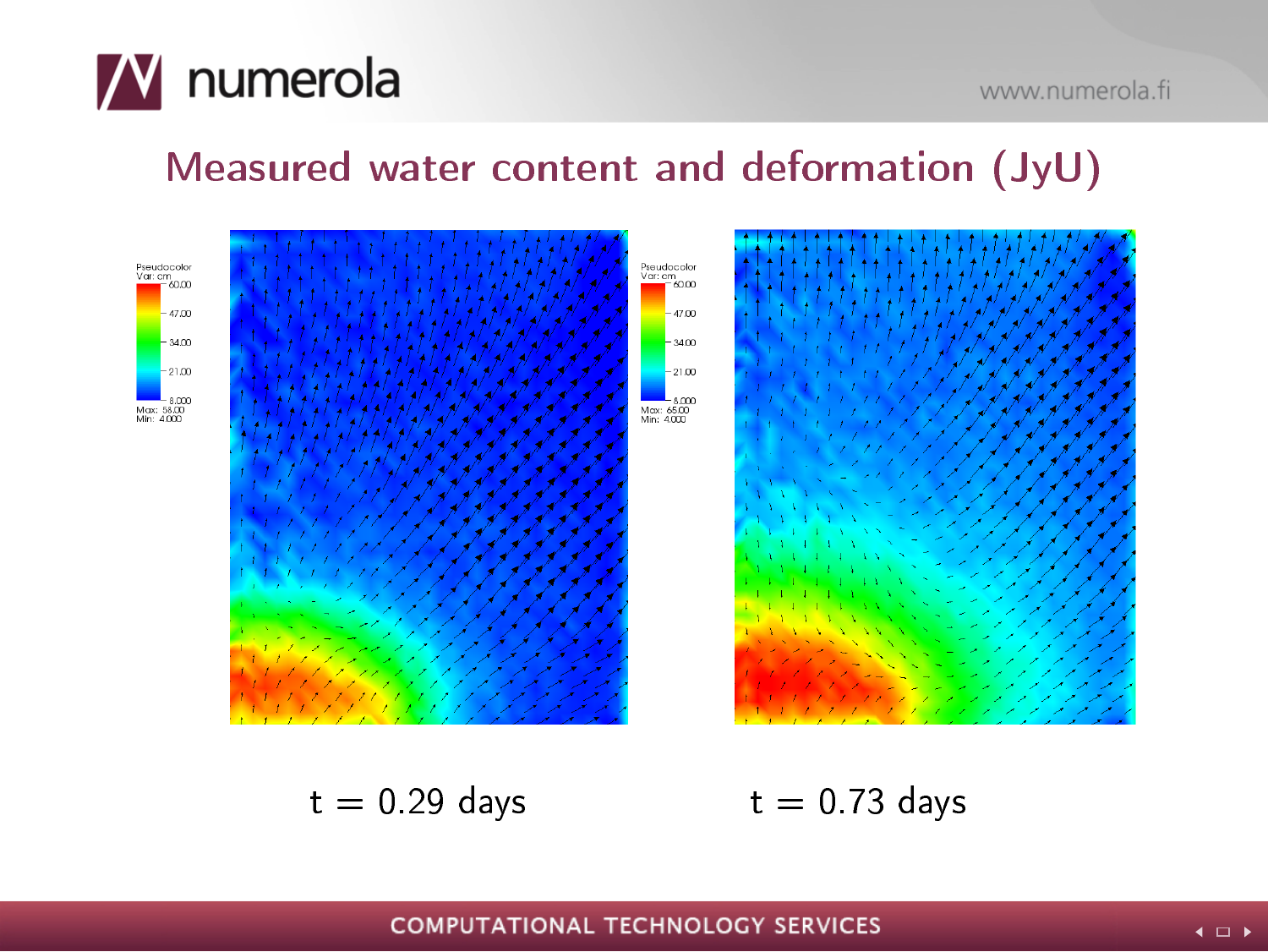

## Modelling assumptions

- Bentonite is multiphase mixture of water and solid
- Mechanical equilibrium is reached instantly compared to time scales of water transport
- Bentonite is elastoplastic material
- Mechanical material properties depend on dry density, water content and possibly history of straining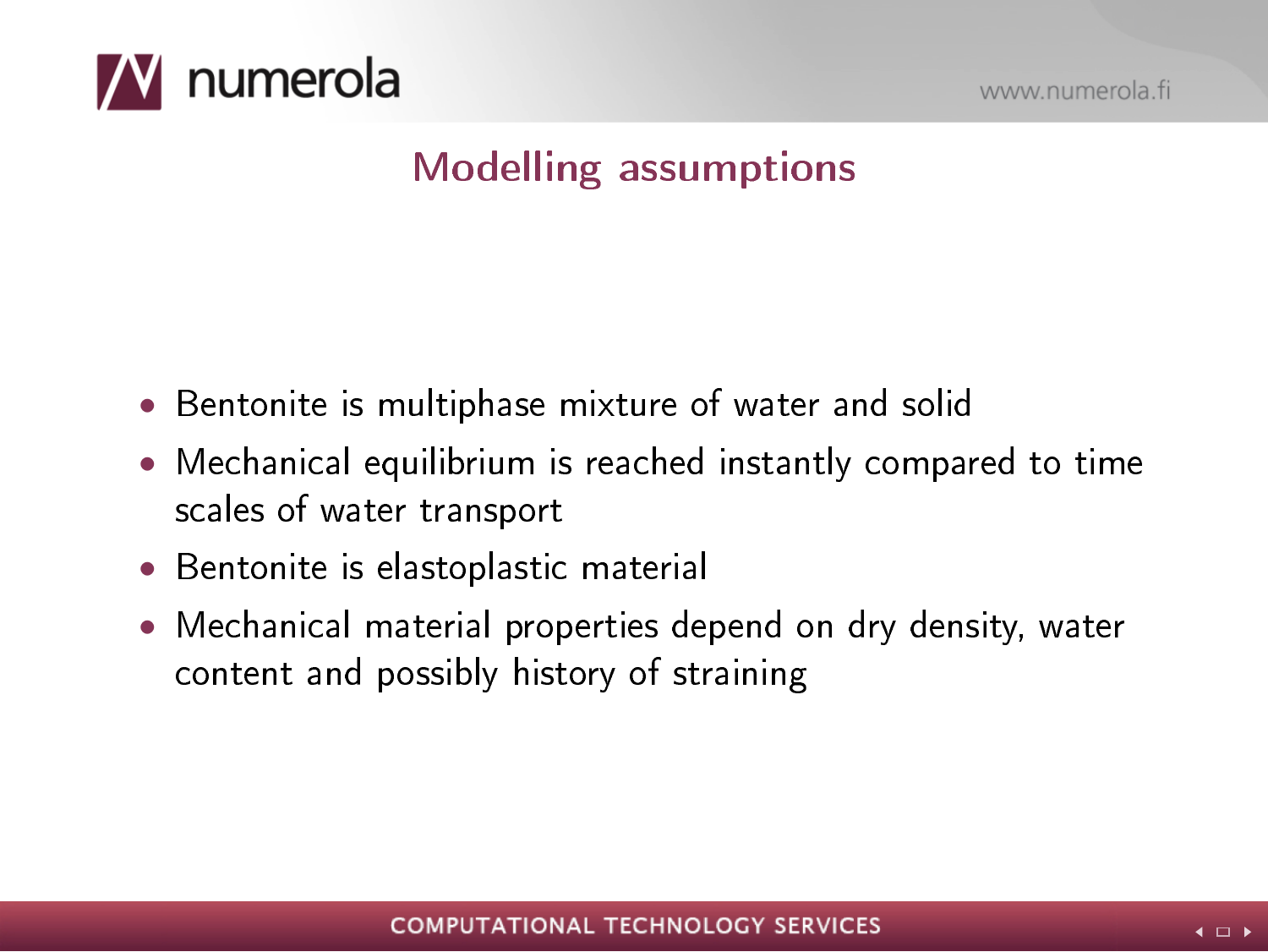

www.numerola.fi

#### Solution algorithm

For each time step:

- 1. Solve new water content
- 2. Update mechanical material properties depending on water content
- 3. Increment stress by pressure induced by the change in water content
- 4. Solve mechanical model
- 5. Update geometry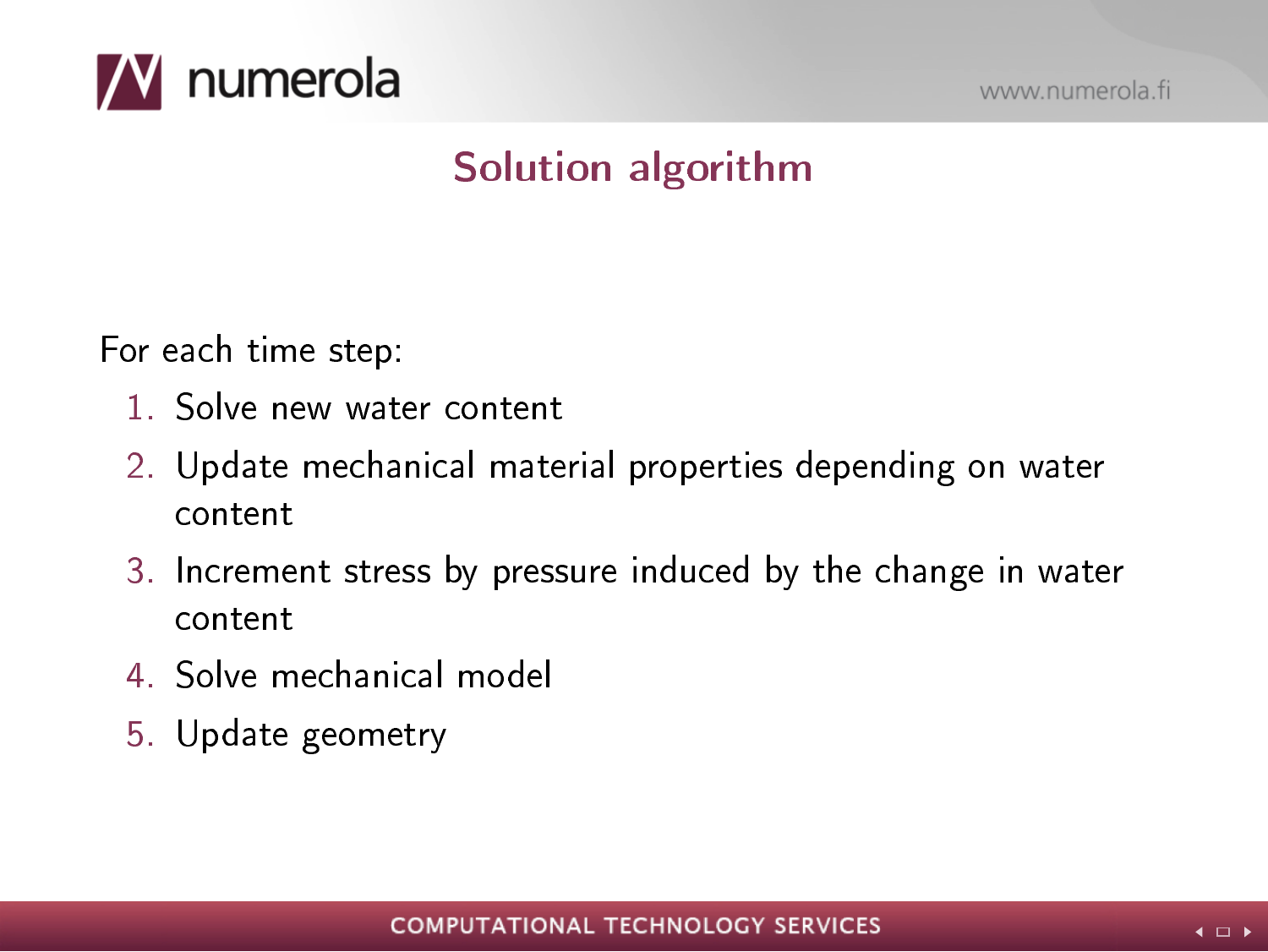

www.numerola.fi

#### Hydrological model

$$
\frac{\partial \rho_w}{\partial t} - \nabla \cdot (D_w \nabla \rho_w) = r
$$

$$
\frac{\partial (\phi \rho_v)}{\partial t} - \nabla \cdot (D_v \nabla \rho_v) = -r
$$

with

 $\rho_w$  liquid water density  $\rho_{\rm v}$  water vapor density t time  $\phi$  porosity  $D_v$ ,  $D_w$  diffusion coefficients  $r$  sink/source due to gas-liquid phase change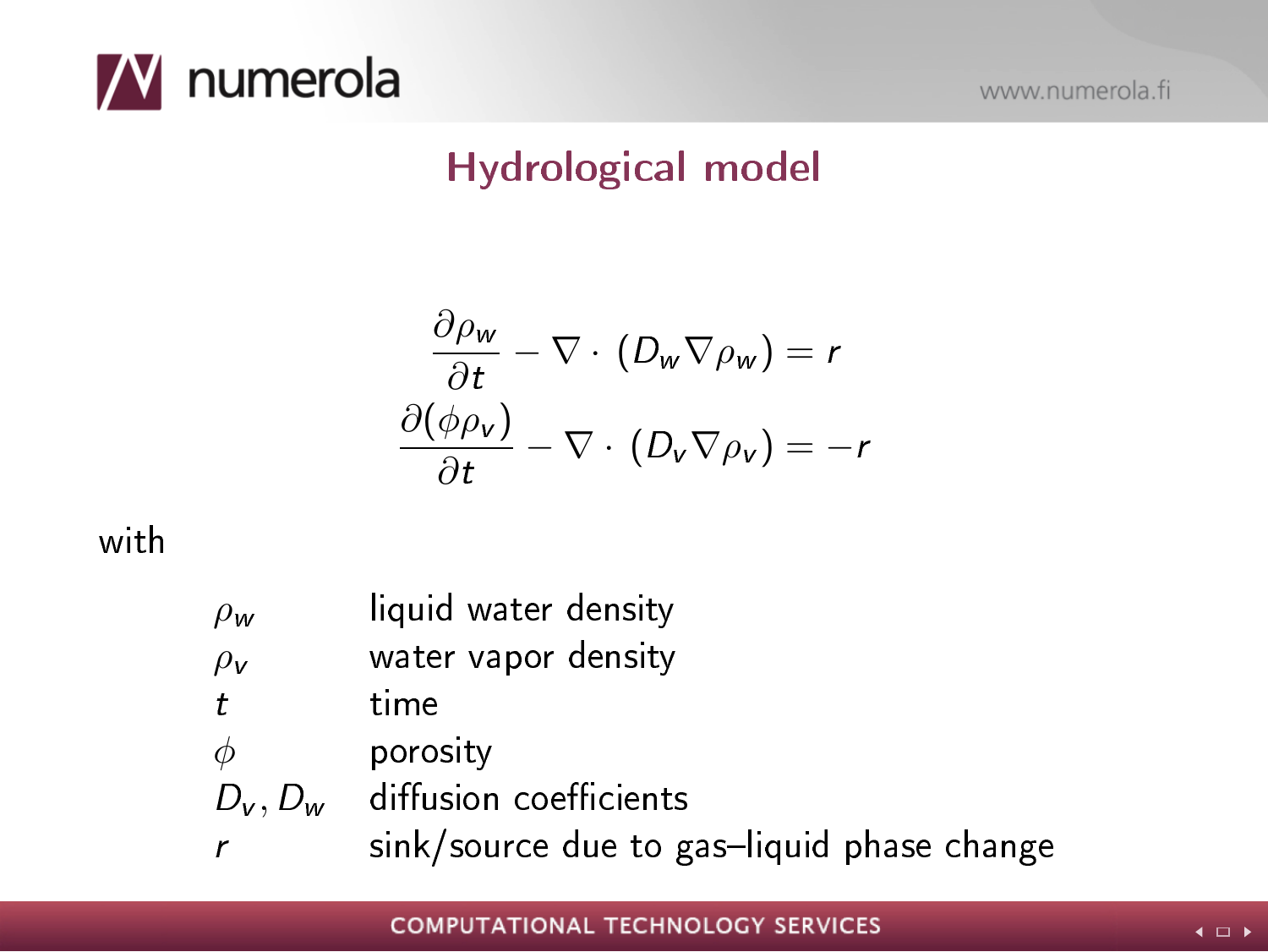

## Hypoelastic mechanical model (Markku Kataja)

$$
\nabla \cdot \sigma = 0
$$
  

$$
D_t \sigma_{ij} = C^{ijkl} (D_{kl} - D_{kl}^p)
$$

with

 $\sigma$  stress tensor

 $D_t\sigma$  covariant time derivative of stress tensor

- $\zeta$ ijkl elasticity coefficients
- $D_{kl}$  rate of deformation tensor, computed from solid velocity
- $D_t^p$ rate of plastic deformation tensor

Yield law is needed to derive  $D^{\rho}$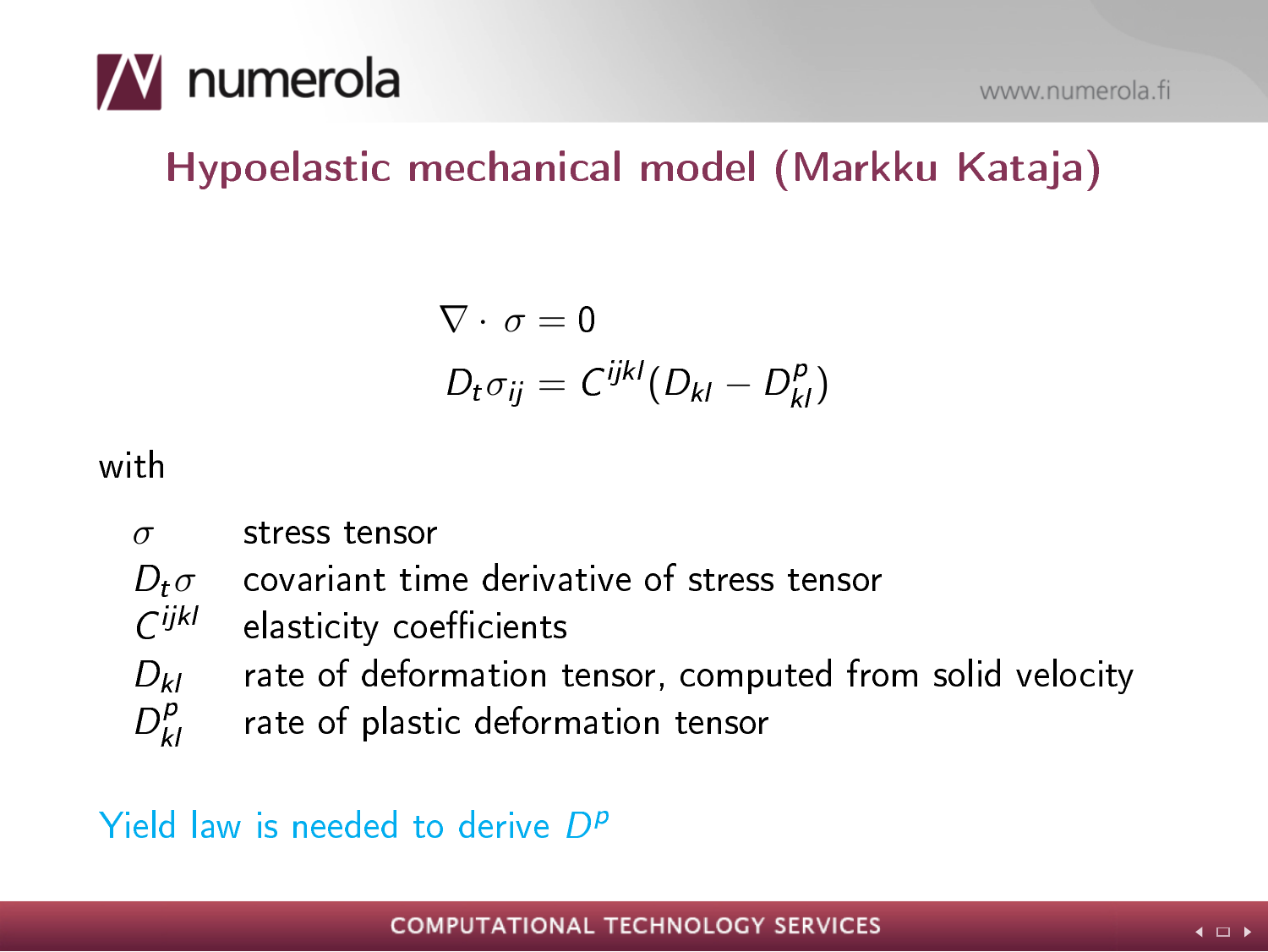

#### Yield law (modified von Mises)

$$
f = \sigma_{\rm eff} - \sigma_Y
$$

with

f yield function  $\sigma_{\rm eff}$  effective (scalar) stress  $\sigma_Y$  yield stress (experimental)

 $f$  defines  $D^p$  and determines deformation type:

deformation is elastic if  $f < 0$ deformation is plastic if  $f = 0$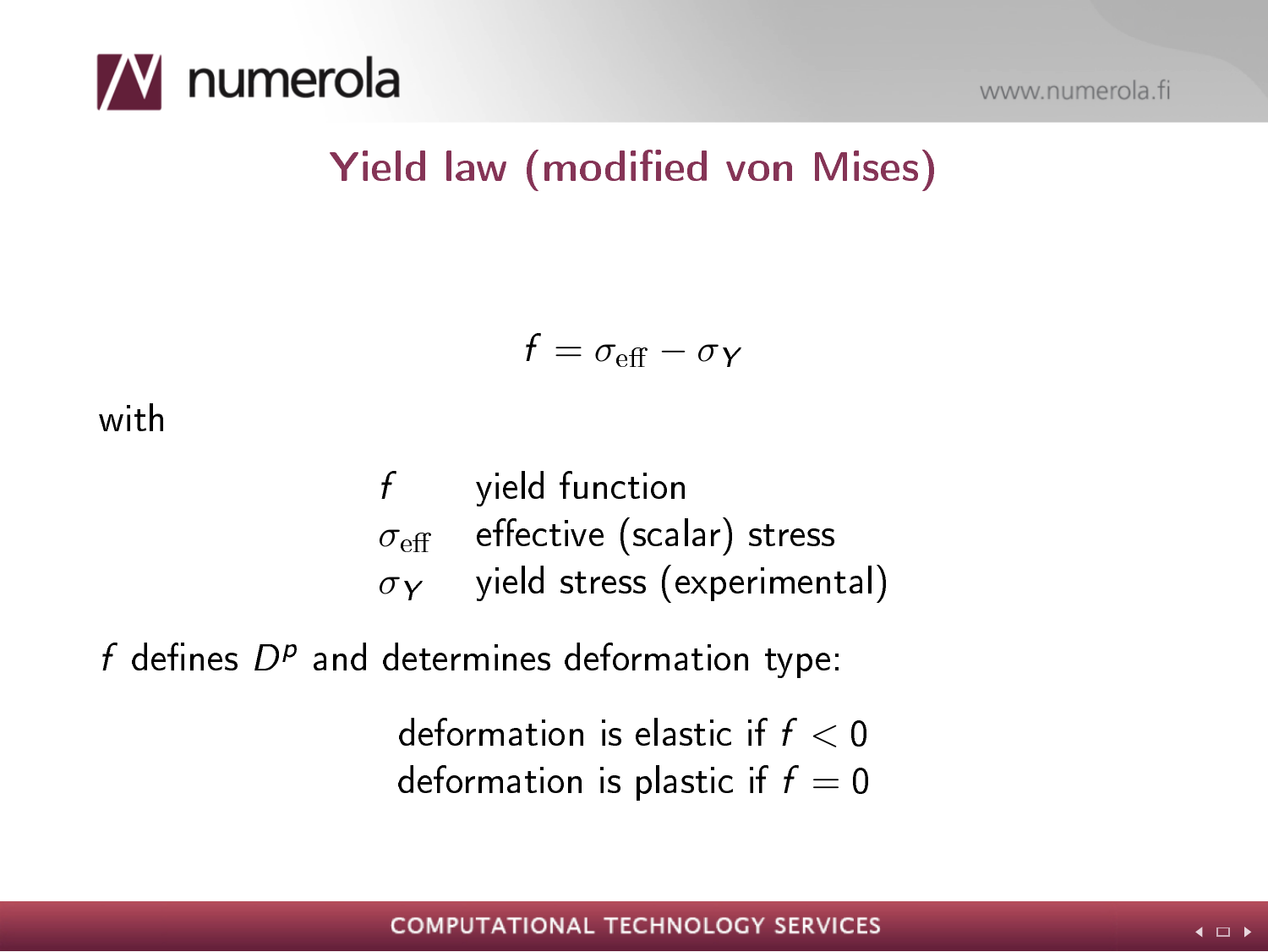

Mechanical model algorithm (return mapping):

- 1. Solve 'trial' velocity by assuming only elastic deformations
- 2. For each point in geometry, check if trial velocity leads to plastic stresses: if  $f > 0$ , solve  $f = 0$  to obtain plastic strain and stress
- 3. Solve final velocity with elastic and plastic deformations
- 4. Update geometry